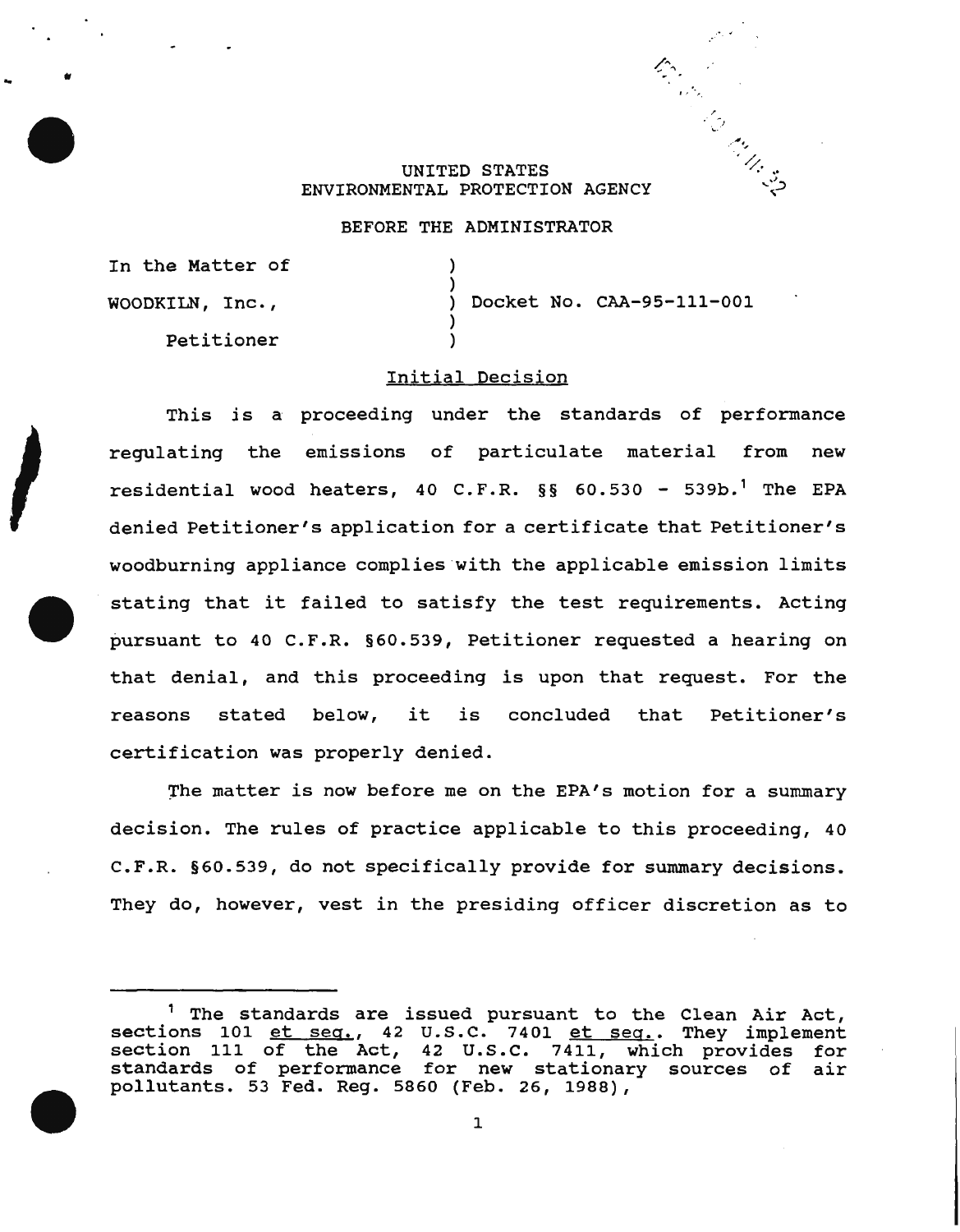how the hearing shall be conducted.<sup>2</sup> Both parties have submitted documents in support of their respective positions. In addition, argument on the matter was heard before me on March 28, 1996.<sup>3</sup> If each party has had the opportunity to submit all evidence to support its position and to counter the submissions of the other side, and the record thus constituted shows that there are no genuine issues of material fact that need to be resolved, and the question involves only one of law or policy, I find that the requirements of a hearing under the rules have been satisfied.<sup>4</sup> In ruling upon the EPA's motion, I shall be guided by the general rule applicable to summary judgement in the Federal courts, namely, that the burden of showing that there are no genuine issues of material fact is upon the EPA as the moving party.<sup>5</sup>

## The Regulatory Background

The EPA on February 26, 1988, promulgated standards of performance for new residential wood heaters.<sup>6</sup> These standards are issued under the Clean Air Act, section 111, 42 u.s.c. §7411, and

 $2$  40 C.F.R. §60.539(g).

•

<sup>3</sup> The arguments were summarized by me in a letter to the parties dated April 2, 1996.

<sup>4</sup> Cf., Puerto Rico and Sewer Authority v. U.S. EPA, 35 F 3d 600, 606 (1st Cir. 1994); cert. denied, \_\_\_ U.S. \_\_\_, 130 L. Ed. 2d 1065 (1995) (Administrative Summary Judgement upheld as a valid procedure).

<sup>5</sup> lOA Wright, Miller & Kane, Federal Practice and Procedure  $\S$ 2727, p. 121 (2d ed 1983); 6 J. Moore, W. Taggart & J. Wicker, Moore's Federal Practice 156.15[3] (2d ed 1996).

<sup>6</sup> 53 Fed. Reg. 5873 (Feb 26, 1988). The standards are codified at 40 C.F.R. §§60.530 - 60.539(b).

2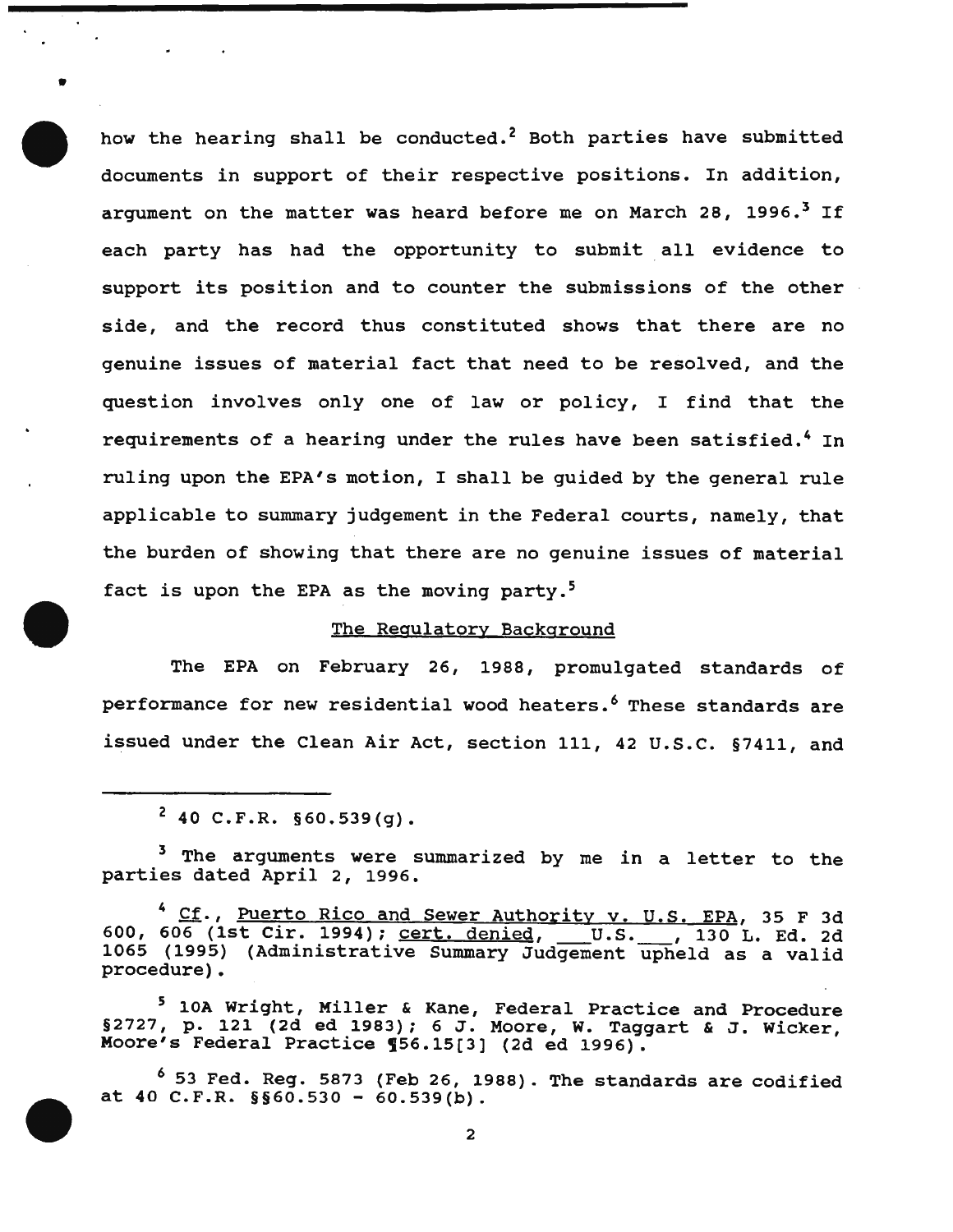are based upon the degree of emission limitation demonstrated to be achievable by the "best demonstrated technology."<sup>7</sup> They apply to all wood heaters, as defined in the regulation, manufactured on or after July 1, 1988, or sold at retail on or after July 1, 1990, and limit the emissions of particulate matter ("PM") from the wood heaters measured as grams of particulate per hour  $(q/hr) .$ <sup>8</sup> PM emissions carry with them a risk of respiratory disease, cardiovascular disease and carcinogenesis. They can also affect visibility. In addition, the increased wood heater efficiencies resulting from the standards are expected to result in reduced wood consumption thereby saving timber and preserving woodlands and vegetation for aesthetics, erosion control and ecological needs.<sup>9</sup>

Compliance with the standards is determined by testing a model of the heater according to specified test methods and procedures.<sup>10</sup> If the model tests satisfactorily, the EPA issues a certificate of compliance for that model line.<sup>11</sup> Certification is evidenced by a

 $840$  C.F.R. §§ 60.530, 60.532.

•

<sup>9</sup> Final rule, 53 Fed. Reg. 5861 (Feb 26, 1988). Hereafter, Federal Register citations to the final rule and to the proposed rule are to their respective preambles.

3

10 40 C.F.R. §§60.533, 60.534.

 $11$  40 C.F.R. §60.5333(e)(1).

<sup>7 &</sup>quot;Best demonstrated technology" means "the best technological system of continuous reduction which (taking into consideration the cost of achieving such emission reduction and any nonair quality health and environmental impact and energy requirements) the Administrator determines has been adequately demonstrated." Preamble to proposed rule, 52 Fed. Reg. 4994; Clean Air Act section lll(a) (1), 42 u.s.c. §74ll(a) (1).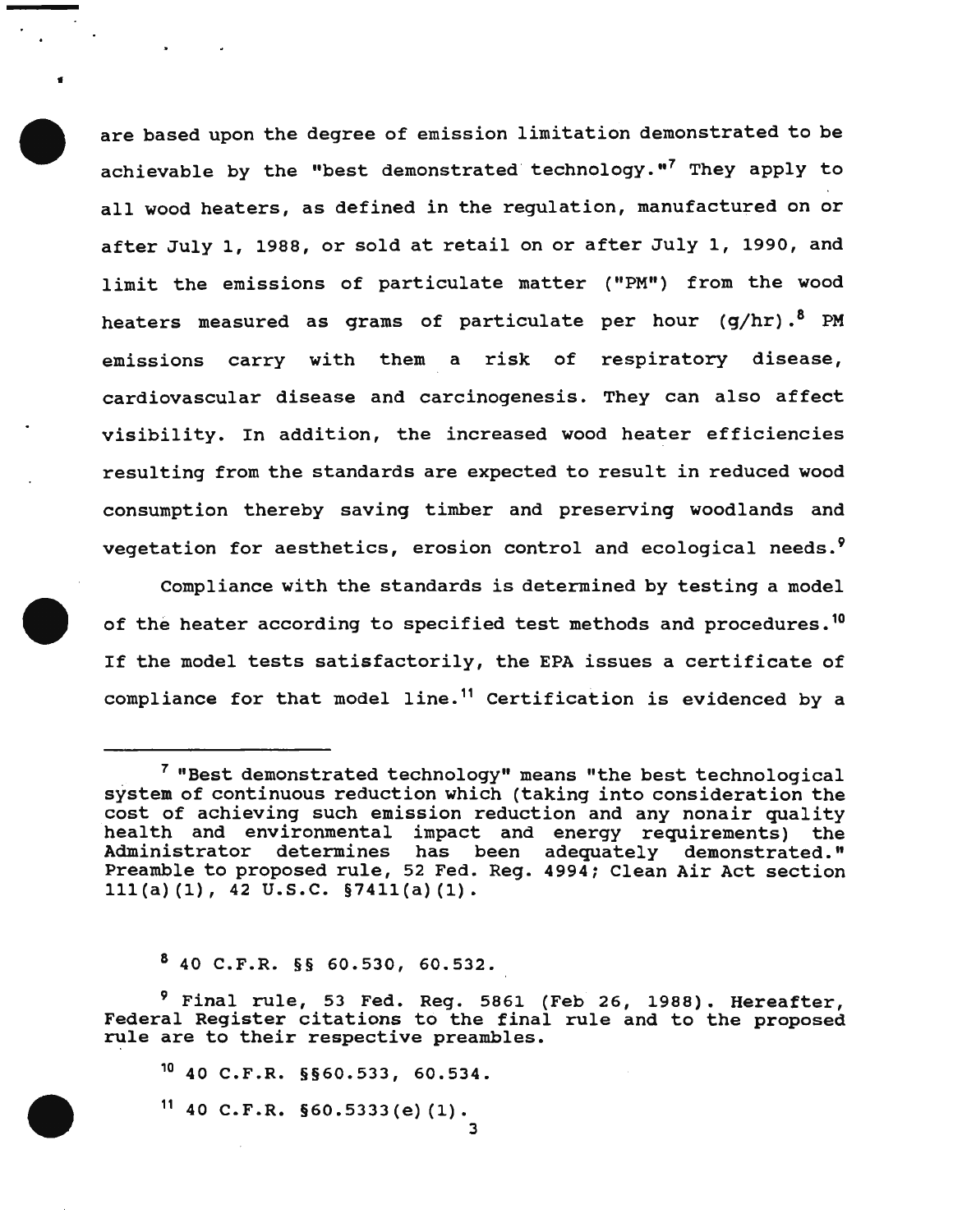label affixed to the heater and a heater which does not have a label stating that it complies with EPA standards cannot be sold.<sup>12</sup>

The test prescribed for measuring the PM emissions is Method 28.<sup>13</sup> Under this test, emissions are measured over a range of burn rates using standardized fuel and fuel loading procedures.<sup>14</sup> The burn rate at which the heater is operated is the amount of fuel consumed in a given amount of time (kg/hr). It affects both PM emissions and the heat output of the heater and is regulated by the air inlet supply.<sup>15</sup> Significant to this proceeding is the requirement that wood heaters manufactured after July 1, 1990, must be able to operate under test conditions at a minimum burn rate of less than 1 kg/hr.<sup>16</sup>

#### The Facts

Petitioner makes a wood burning stove, "Model WK23G." The appliance is an "affected facility" (wood heater) subject to the standards of performance for new residential wood heaters.<sup>17</sup> The

1Z 40 C.F.R. §60.538.

•

 $13$  40 C.F.R §60.534(a). Method 28 is set out in 40 C.F.R. Part 60, App. A at 901.

14 40 C.F.R. Part 60, App. A at 901, 903.

15 Proposed rule, 52 Fed. Reg. 5001-5002 {feb. 18, 1987).

16 Method 28, section 5 (Burn Rate Criteria), 40 C.F.R. Ft. 60 App. A, at 903.

17 For the criteria, see the definition of a "wood heater" in 40 C.F.R. §60.531. For the conformity of the model with the criteria, see letter of John Meeker to Dwight Poffenberger dated November 1, 1993, admitting to an air-to-fuel ratio of 10-to-1; EPA Exhibit 1, Appendix A, p. 4, showing a usable fire box volume of 1.96 cubic feet; EPA Exhibit 2, p. 4 (Item II.B.), showing a minimum burn rate of less than 5 kg/hr and EPA Exhibit 1, App. A,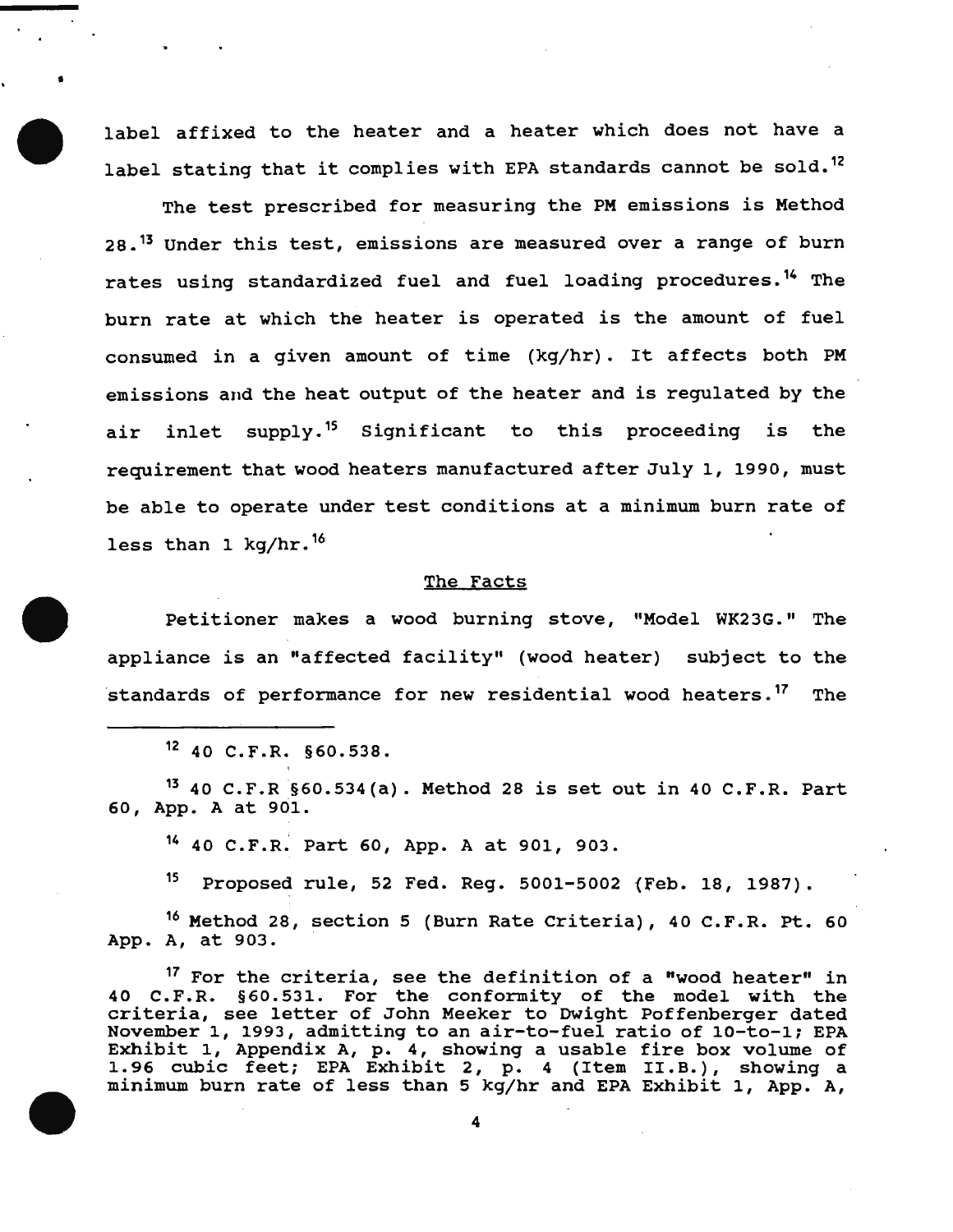model includes an optional gas burner in the firebox and can be operated either with burning wood alone or burning wood and gas in combination. It has a trapezoidal shaped firebox which is tilted to the rear. It also has a large glass front to provide a full view of the fire. The upper part of the glass is fixed and is said to maximize radiant heat into the room. The lower part is a sliding glass door for loading.<sup>18</sup> The burn rate is controlled exclusively by a stack damper.<sup>19</sup>

..

Petitioner had Model WK23G tested in 1993 for compliance with the regulation, with the intent of marketing it in 1994.<sup>20</sup> On October 15, 1993, Mr. John Meeker, Petitioner's owner, wrote the EPA as follows:

> I have asked Warnock Hersey [the testing laboratory) to submit the test data on this unit [Model WK23G] even though it would not burn at less than 1 KG/HR....This design has been field tested for over a year in three very different installations. It works well with real fuel in real conditions and needs no further engineering. It is a very different product than what was envisioned when the standard was developed over five years ago. It is not air tight and will emit smoke into the room if the damper is closed too much. It has 2.5 square feet of glass exposed to the fire which becomes very dirty and hard to clean if burned too slowly. With the option of burning gas alone when not much heat is needed there is no reason why the user would intentionally burn wood so

p.2, showing a shipping weight of 107.1 lbs or less than 800 KG.

18 Promotional literature in file; EPA Exhibit 1, p. 1 and Appendix F.

19 EPA Exhibit 1, p.lO. Air is supplied to the unit through a manifold with two rectangular inlets located at the lower rear corners of the firebox. Air also enters through the gas tube when gas is not entering the unit. Id.

<sup>20</sup> EPA Exhibit 1 (report of the tests done in 1993) and letter of Meeker to Poffenberger dated February 8, 1994.

5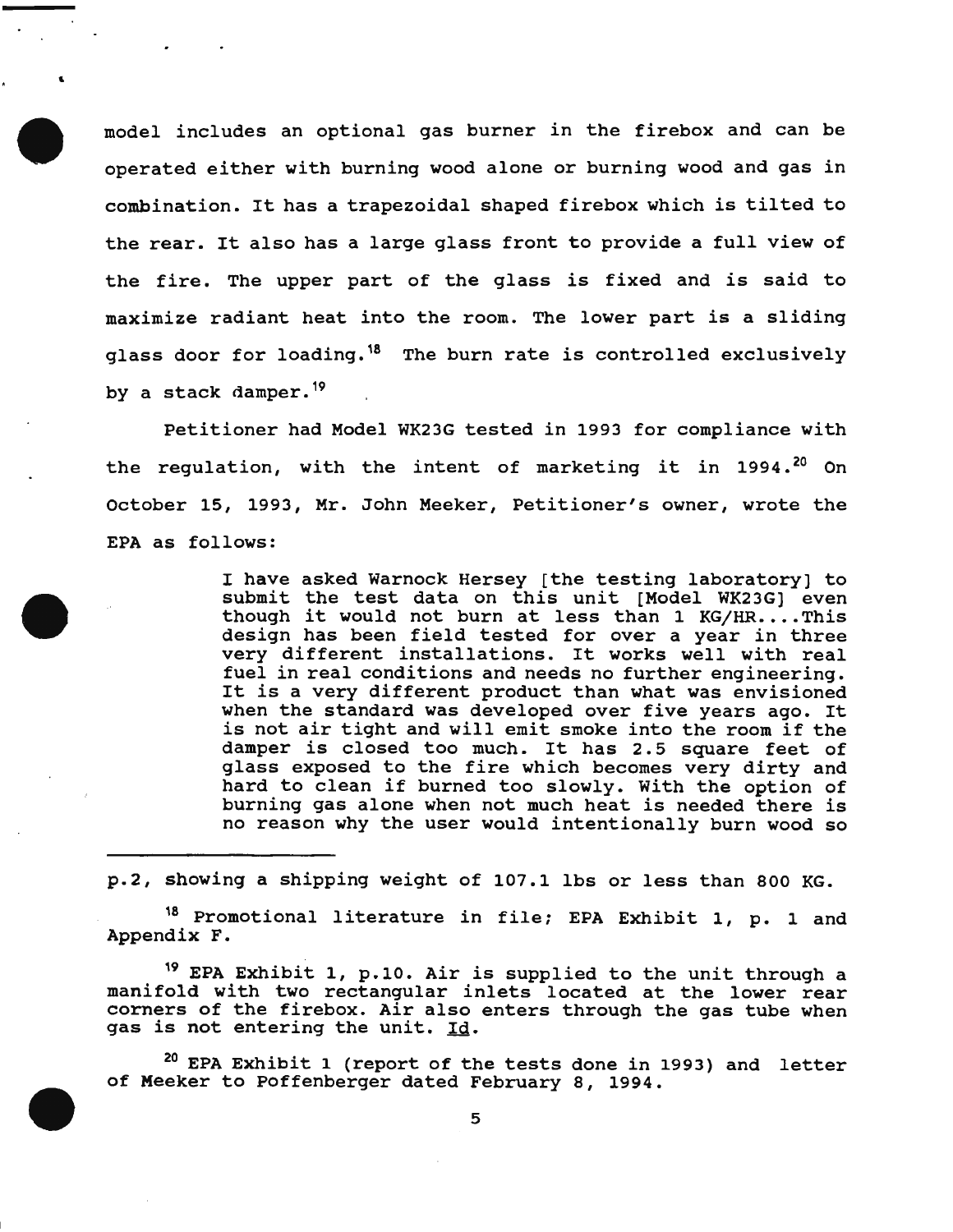slowly as to get the glass all coated with creosote.<sup>21</sup> After reviewing the test data, the EPA on December 8, 1993, wrote to Mr. Meeker advising him that the EPA would not certify the model because it does not perform at a burn rate of less than one kilogram per hour as required by Method 28 of the regulation. The EPA also stated that a stove which burns both wood and natural gas must be tested in the wood-only mode. The EPA finally told petitioner that if petitioner decides to retest the unit it must do so in the wood-only mode and must achieve a burn rate of under one kilogram an hour.<sup>22</sup>

Petitioner went ahead and had additional testing done on the unit. $^{23}$  On January 30. 1994, Mr. Meeker wrote the EPA as follows:

> By a copy of this letter I am directing Warnock Hersey to cease work on a report of the January testing with wood only.

> Any user of this product who burned 2x4's and 4x4's [as required by Method 28] at even 1.2 KG/HR would find very black glass and a dead coal bed upon reloading. The gas would be used to dry out the new charge and clean up the gas [sic]. That, is the primary reason for paying extra to have it. As with the KG/HR low burn rate, I maintain that the regulatory process six years ago did not envision this kind of product.

> I intend to market the WK23G as a 2 GPH device when burned in accordance with the owner's manual. regulation does have the word "discretion" in the appeals

\* \* \* \*

<sup>21</sup> Letter of Meeker to Poffenberger dated October 15, 1993.

<sup>22</sup> Letter of Rasnic to Meeker dated December 8, 1983. See Final rule, 53 Fed. Reg. 5869 (Appliance which uses as fuel a combination of both wood and natural gas must be tested in a wood-only, not a mixed-fuel, mode).

<sup>23</sup> EPA Exhibit 2.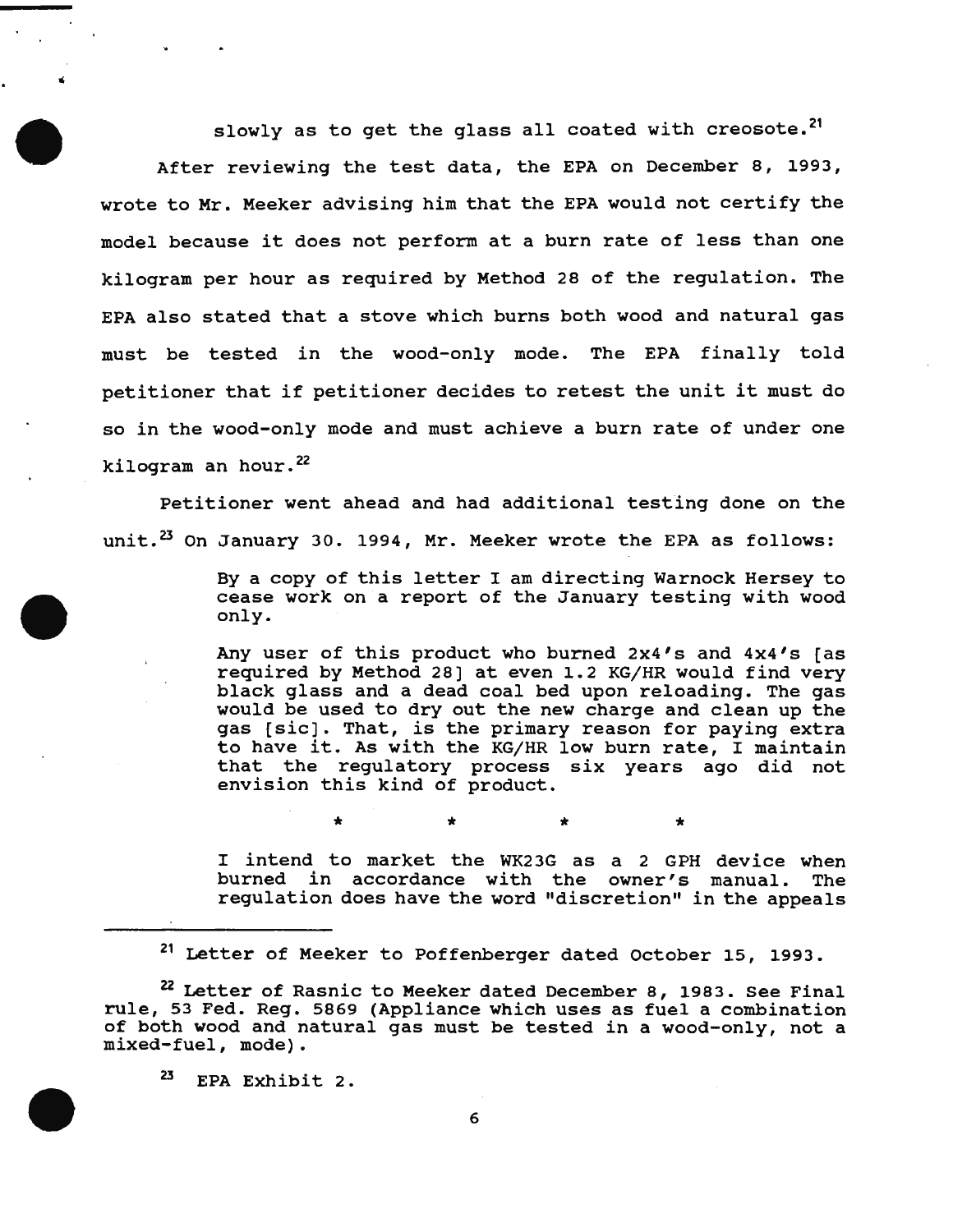process. I would hope that the EPA can find a way to bless this innovative new product.<sup>24</sup>

The EPA, however, adhered to its position that Model WK23G was subject to the requirements of Method 28, and that the unit cannot be certified because it did not comply with the requirement that it have a burn rate of less than one kilogram per hour. By letter dated May 2, 1994, the EPA formally notified Petitioner that it would not certify the appliance.<sup>25</sup>

# Discussion

Petitioner initially raised the objection that its product is not a wood heater as defined by the regulation because the regulation defines a wood heater as an "appliance capable of and intended for space heating and domestic water heating" (emphasis added).<sup>26</sup> Petitioner points out that his product is not intended for domestic water heating. This argument was discussed briefly at the oral argument held on March 28, 1996. It was pointed out that the definition in the regulation differed from that in Method 28 where a wood heater was defined as an appliance "capable of and intended for space heating or domestic water heating" (emphasis added). Accordingly, the parties were given the opportunity to submit further briefing on the issue.<sup>27</sup>

The EPA then submitted a supplemental brief pointing out that

•

<sup>27</sup> Letter of Senior ALJ Harwood to the parties dated April 2, 1996, summarizing the proceedings at the oral argument

<sup>24</sup> Letter of Meeker to Poffenberger dated 1/30/94.

<sup>&</sup>lt;sup>25</sup> Letter of Miller (for Rasnic) to Meeker dated May 2, 1994.

*u* 40 C.F.R. §60.531.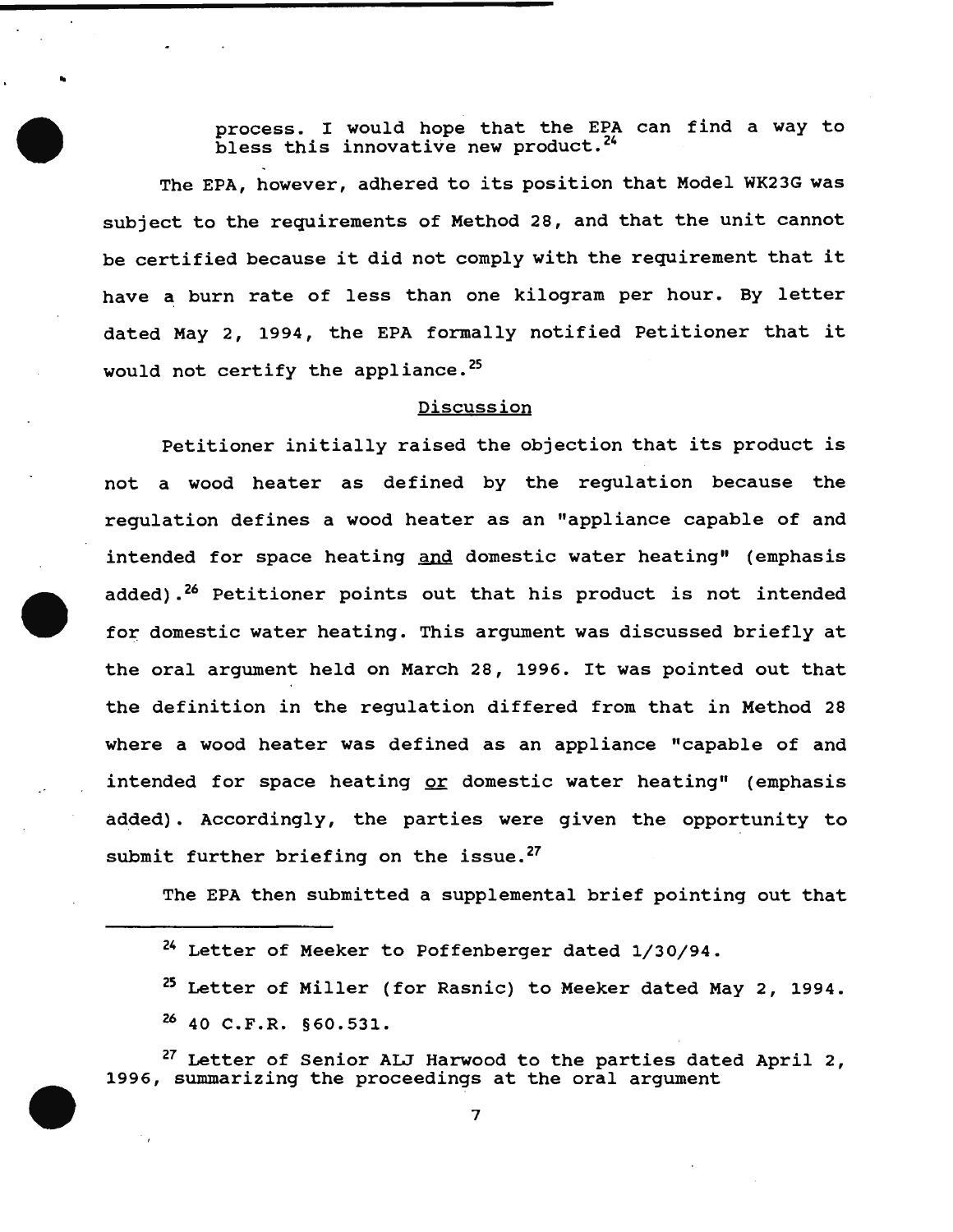the preamble to the proposed regulation and the proposed regulation as well as the proposed Method 28 test protocol all include domestic water heating in the definition as an alternative use to space heating so that either use would satisfy the definition.<sup>28</sup> This legislative history supports the EPA's argument that the use of "and" rather than "or" in the definitions is a typographical error. Accordingly, I find that Model WK23G is wood heater within the meaning of the regulation even if it is intended for use only as a space heater.

We are faced at the outset with the EPA's claim that the petition must be dismissed on jurisdictional grounds. Petitioner's objections, so the EPA claims, are really directed to the validity of the regulation, and, in particular, to test Method 28, and not to whether certification has been wrongly denied under the regulation. such claims can be raised only by seeking judicial review of the regulation within sixty days after notice of the promulgation of the rule has been published in the Federal Reqister.<sup>29</sup> Petitioner, in short, is not only in the wrong forum but his objections are made too late.

The EPA, however, does not really understand the nature of Petitioner's claim. His argument seems to be that his appliance incorporates a technology developed after the rulemaking proceeding

 $^{29}$  CAA, section 307(b), 42 U.S.C. §7607(b).

 $^{28}$  See proposed rule, 52 Fed. Reg. 4995, 5015, 5044. It is interesting to note that in the preamble to the final rule, a wood heater is defined as an appliance used for space heating. Domestic water heating *is* not mentioned. 53 Fed. Reg. 5860.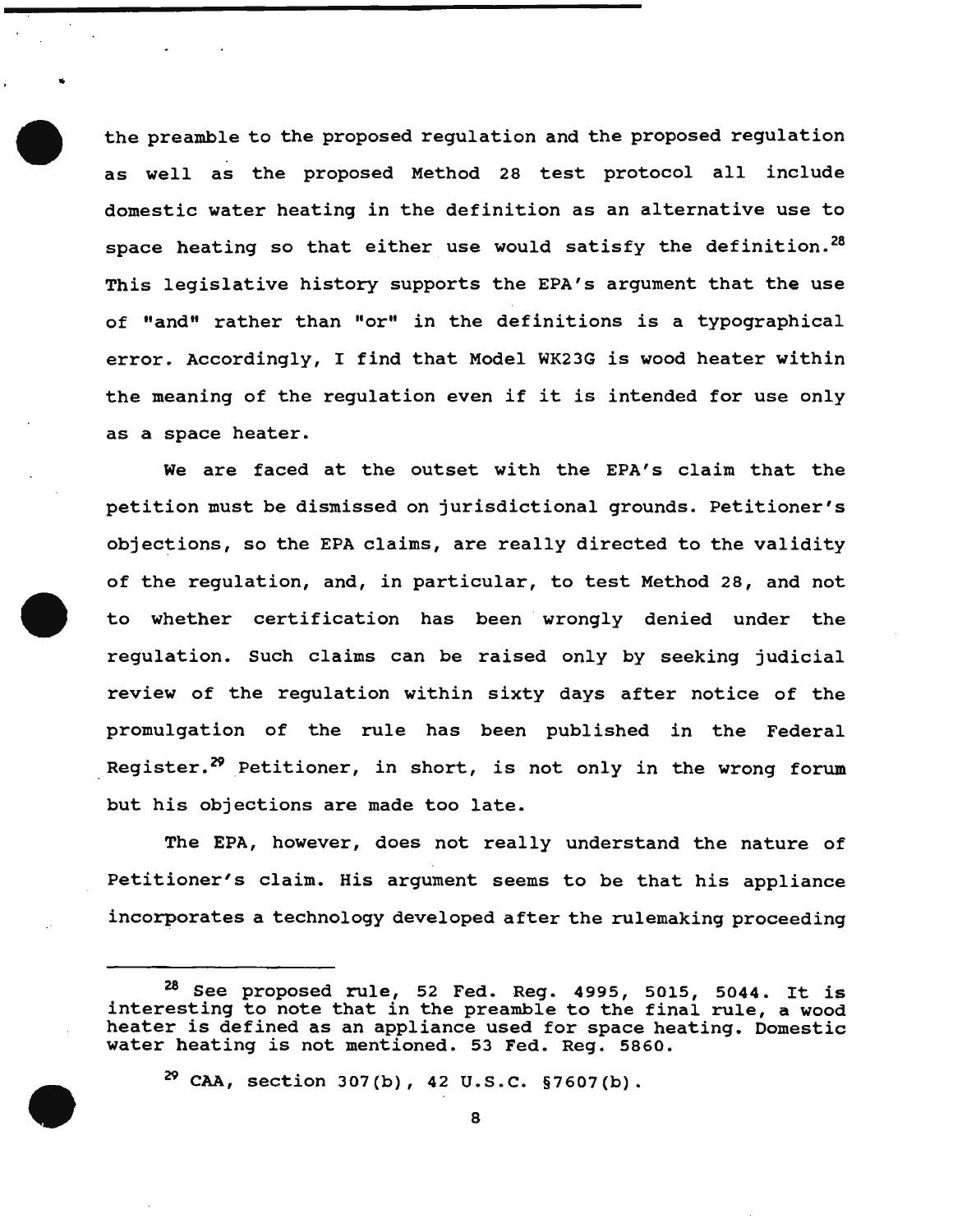and, therefore, not considered by the EPA in prescribing the minimum burn rate and test Method 28 as the standard for determining compliance with that requirement. Under the statute, the sixty-day time limit for seeking judicial review does not apply to petitions based solely on grounds arising after the sixtieth  $day.$ <sup>30</sup>

Petitioner, of course, is not seeking judicial review of the regulation, but an administrative determination whether certification has been wrongfully denied because the appliance will not pass the minimum burn rate requirement. The appliance does meet the emission limitations when burned at the other burn rates.<sup>31</sup> The question presented, then, is whether Petitioner's application for certification is based solely on grounds that could not have been considered by the EPA in selecting the burn rates for testing emissions under operating conditions and Method 28 as the test for determining compliance, because they arose after the standards were issued. If it is, then it is appropriate to consider Petitioner's claim that the standard should be modified to include a wood heater having the design of Model WK23G. If it is not, Petitioner's objections to the denial of certification must be dismissed. I find that I have jurisdiction to consider that question.<sup>32</sup> I do not have

•

<sup>&</sup>lt;sup>30</sup> CAA section 307(b) (1), 42 U.S.C. §7607(b)(1); <u>Oljato</u> Chapter of Navajo Tribe v. Train, 515 F. 2d 654 D.C. Cir 1975).

 $31$  EPA Exhibit 2, pp.  $1 - 4$ .

<sup>&</sup>lt;sup>32</sup> The final decision in this matter should serve as a response on the merits to Petitioner's request that the standard be revised to not require that a heater having the design of MODEL WK23G be required to comply with the minimum burn rate of less than 1 kg/hr.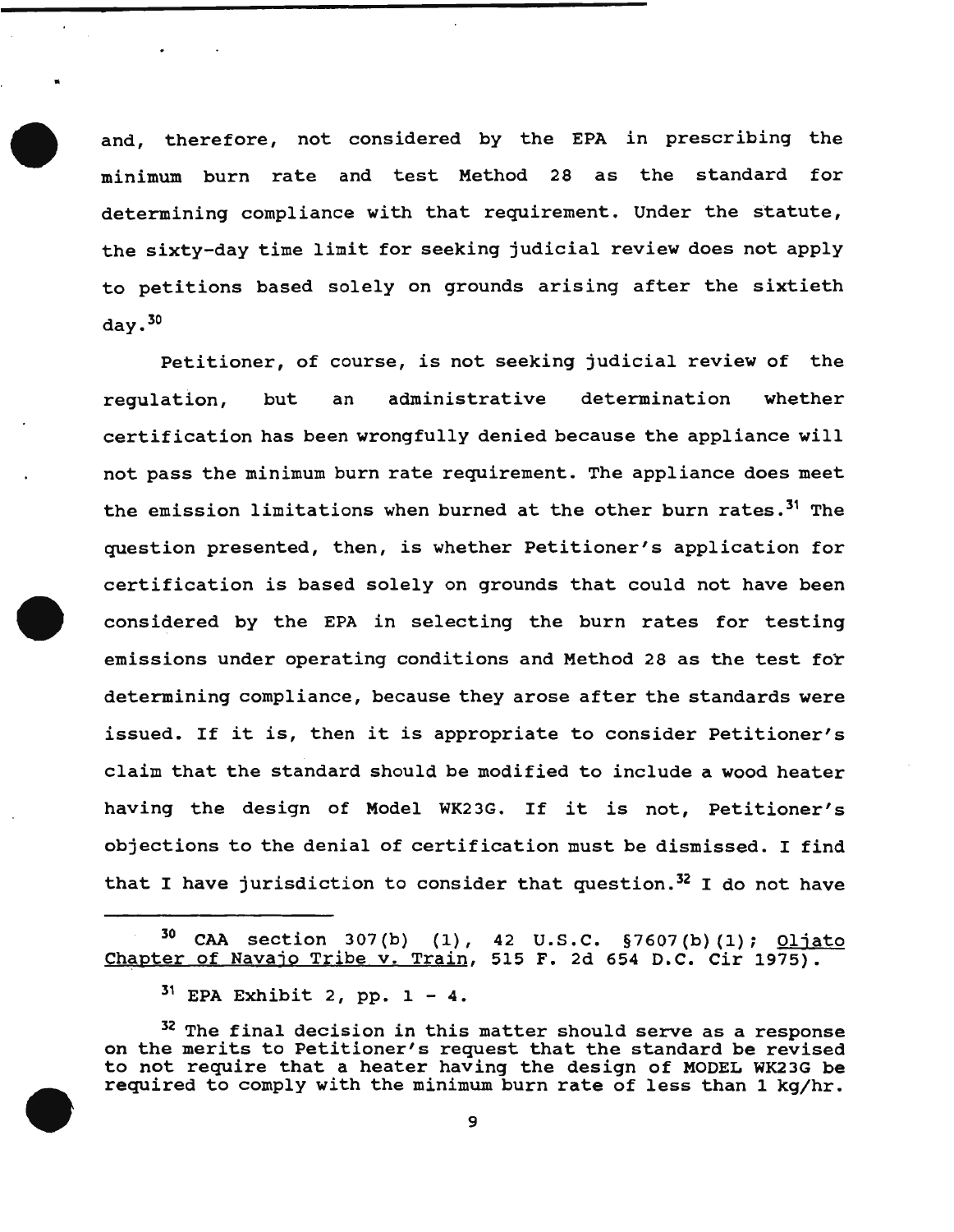jurisdiction, however, to consider the propriety of the EPA's decision in promulgating the standards to use Method 28 as the standardized test for determining a heater's performance under operating conditions. Consideration of that question is barred by the preclusive review provisions of the statute.

 $\mathbb{I}$ 

I· ..

The principal feature which Petitioner mentions as a distinguishing feature of its appliance is the large glass viewing area of the firebox, a feature that apparently keeps the heater from being air tight. $33$  Petitioner also stresses that the design using gas assisted combustion and having a stack damper as the sole means for controlling the combustion rate makes the unit simple to operate, efficient in heat output and clean burning.<sup>34</sup> When the appliance is operated under test conditions at a burn rate below 1 kg/hr, however, smoke is emitted and the glass becomes covered with creosote. 35

## See Oljato Chapter of Navajo Tribe v. Train, 515 F. 2d 667.

Meeker to Pofffenberger dated October 27, 1993; Meeker to ALJ Harwood dated February 20, 1995 (EPA APPEAL DETAILS). ALD Marwood dated rebruary 20, 1995 (EFA AFFEAD DETAILS).<br>Apparently air also enters the unit through the gas tube when gas is not entering the unit. EPA Exhibit 1, p 10.

<sup>34</sup> Meeker to Poffenberger dated January 30, 1994; Document headed "Best Available Technology???" dated April 23, 1996.

<sup>35</sup> Meeker to Poffenberger dated 10/10/93; Meeker to Poffenberger dated January 30, 1994; Meeker to ALJ Harwood dated February 20, 1995 (EPA APPEAL DETAILS) ; Meeker to Marshall dated August 29, 1995; Meeker to Cherry dated November 5, 1995; Meeker to ALJ Harwood dated December 8, 1995. Petitioner's explanation is that the fuel load required under Method 28 of 2x4's and 4x4's spaced 1.5" apart presents too much surface area involved in the combustion process and that the product was optimized to burn two or three logs closely nestled together. Meeker to Cherry dated November 5, 1955. See also Test Report, EPA Exhibit 2, p. 9 ( Low burn rates would spill smoke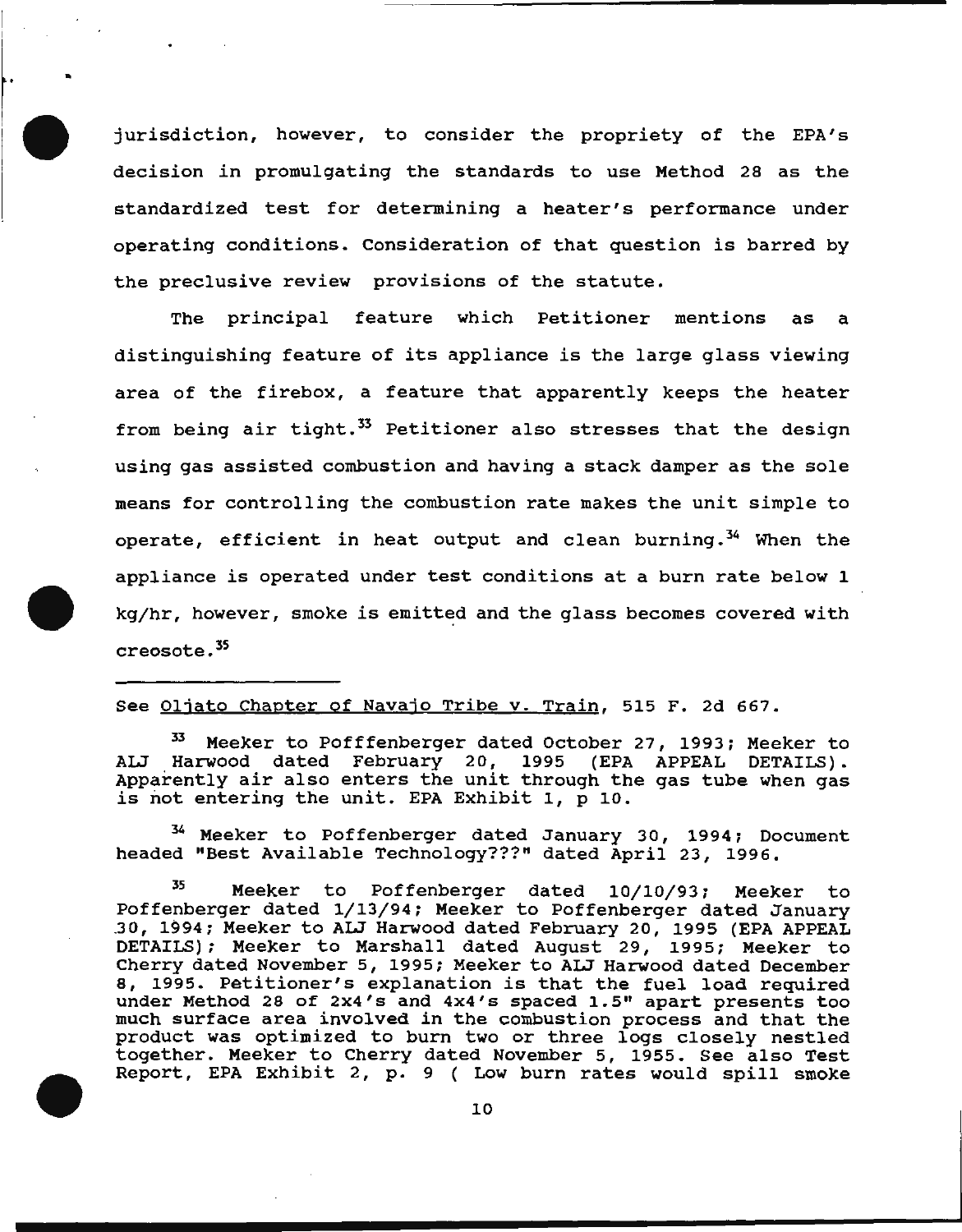The facts with respect to the design and operation of Petitioner's heater appear to be undisputed with one exception. The EPA contends that the low burn rate under the Method 28 protocol could be achieved by reducing the air supply to the firebox by either creating a tighter seal around the glass door or cutting off the excess air to the supplemental gas fuel supply.<sup>36</sup> Petitioner argues, however, that its appliance would not operate properly if it were made airtight.<sup>37</sup>

This issue, however, is capable of being resolved on the papers before me. The EPA does not offer any evidence that would substantiate what it claims is its analysis of the failure of Petitioner's stove to meet the Method 28 test protocols. Petitioner, on the other hand, designed the heater and the evidence does show that he did try to make it comply with the standard while retaining its desirable features. His position is the more credible one. Accordingly, I find that if the unit, as presently designed by Petitioner, is made airtight, this may eliminate smoke escaping from the heater into the room, but operating it at the minimum burn rate can still cause creosote buildup on the glass, when it is

through the glass partitions and the unit would not be run in this manner).

<sup>36</sup> EPA Statement of the case, p.4

..

<sup>57</sup> ALJ to Parties, April 2, 1996, summarizing the oral argument on March 28, 1996. Apparently burning the wood too slowly will get the glass all coated with creosote. Meeker to Poffenberger, 10/10/93 and 1/13/94; Meeker to ALJ Harwood, February 20, 1995 (EPA APPEAL DETAILS). Petitioner does admit that it could shut off the air supply while the gas burner was not operating, but this would add to the cost, complexity and safety considerations of the product. Meeker to Poffenberger, 1/13/94.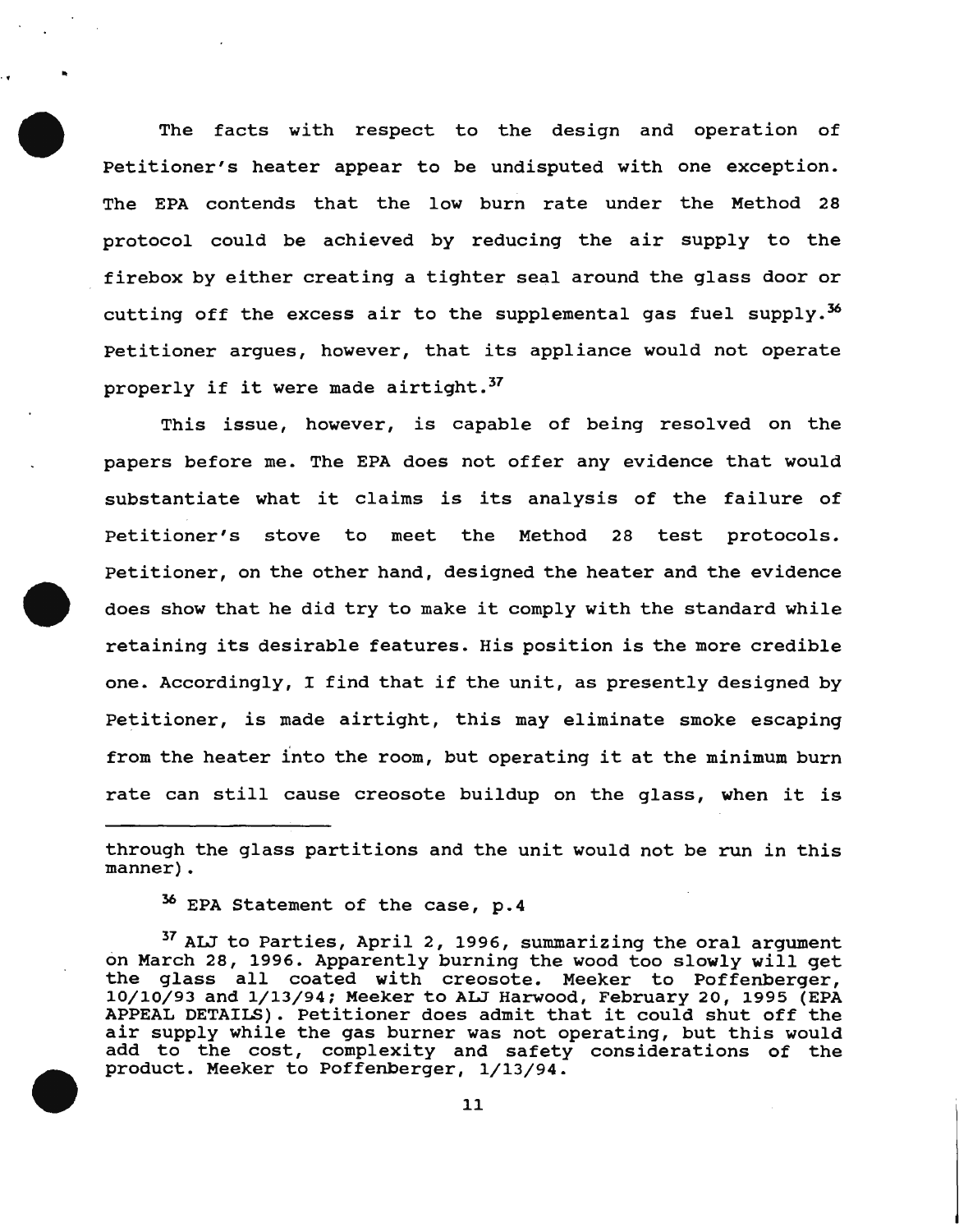operated under load conditions prescribed by Method 28.<sup>38</sup>

 $\mathbf{r} = \mathbf{r} \times \mathbf{R}$ 

It remains, then to determine, whether on the facts, as established, Petitioner is entitled to prevail on the merits.<sup>39</sup> There is no dispute that Model WK23G will not comply with the minimum burn rate when tested under the Method 28 protocol required by the regulation. Petitioner, then, must show that his petition is based solely on grounds arising after the time for seeking review of the regulation in the court of appeals has expired.<sup>40</sup> On this issue, Petitioner has the burden.<sup>41</sup>

The EPA selected the burn rate as a test parameter because it affects both the PM emissions and the heat output. In explaining why it was necessary to specify a minimum burn rate, the EPA stated as follows:

<sup>39</sup> Petitioner states that he would like to call as an expert witness, the director of the wood burning facility that was once withess, the director of the wood burning facility that was once<br>operated by the EPA, if necessary to achieve a favorable ruling. Meeker to ALJ Harwood dated April 27, 1996. Petitioner, however, has not shown that there exists a factual issue on which such evidence would be material. The tests run by Warnock Hersey, Inc.<br>are fully documented and there is no evidence either that they are not fully competent to perform the tests or that any error was committed in running the tests. Petitioner selected Warnock Hersey to do the tests and he must abide by the results. The EPA's records of tests on other burners in the past is simply not material.

<sup>40</sup> CAA, section 307(g)(b)(1), 42 U.S.C. §7607(b)(1).

<sup>41</sup> See United States v. First City National Bank, 386 U.S. 361, 366 ( 1967) {One who claims the benefits of an exemption to a statutory prohibition has the burden of proving that the claim comes within the exemption).

<sup>&</sup>lt;sup>38</sup> Petitioner does admit that under certain conditions its unit can operate at under 1 kg/hr. See Meeker to ALJ Harwood, April 27, Lan operate at ander I kg/m. See heeker to Alb harwood, April 27,<br>1996: "At the moment, I have a one log fire going. I can assure you 1996: "At the moment, I have a one log fire going. I can assure you<br>that it is clean and is burning at under 1 KG/HR. The glass is clean and if you go outside and look at the top of the chimney, you see no smoke."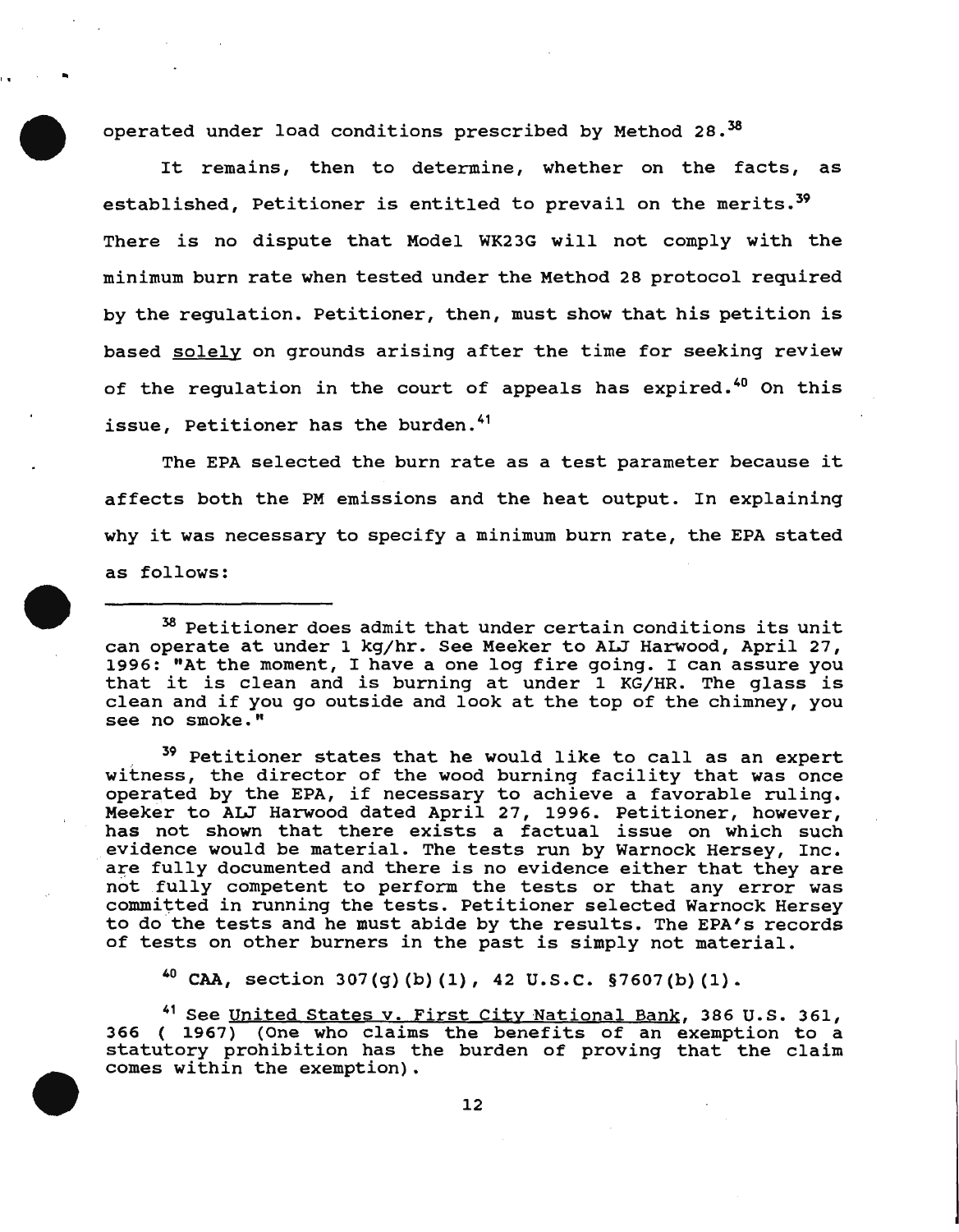wood heaters could comply with the emission limitations by modifying the air introduction system to eliminate low burn rate, high emission conditions. This type of modification reduces substantially the sustainable burn time and is generally contrary to typical wood heater usage. For example, data on actual homeowner usage showed that approximately 50 percent of the time burn rates are less than 1.2 kg/hr. The several heaters that had been modified for Oregon certification were set up to burn at rates below about 20,000 Btujhr or about 1.6 kg/hr. Such appliances, although clean burning during certification tests, could easily be modified by the consumer either by removing damper stops or through the use of a stack damper to achieve longer burn times, and thereby create high emissions. Consumers would be motivated to do this in order to extend burn times and to lower the heat<br>output of the wood heater. Statements by several output of the wood heater. Statements by committee members indicated that such modifications were not uncommon. 42

The EPA further explained the basis of the standard:

<sup>j</sup> l ...

Heaters using noncatalytic control technologies (such as Petitioner's heater] modify process features to promote more complete combustion thereby reducing emissions.

. . . . [A] chieving low emissions using noncatalytic technology is attributed to careful integration of several features into a heater design. integration of these features allows increased firebox temperatures, increased turbulence (air and fuel mixing), and increased residence time of combustion gases in high temperature zones.

Features that are common among low-emitting designs include smaller fireboxes, baffles, low firebox heights, primary air inlets located high in the firebox, and preheated secondary air.

Both technologies [catalytic and noncatalytic] result in higher priced wood heaters but lower operating costs due to reduced firewood consumption and reduced chimney cleanings. <sup>43</sup>

In answering the objections addressed specifically to Method 28, the EPA gave the following explanation for the standardization imposed by that Method:

<sup>&</sup>lt;sup>42</sup> Proposed rule, 52 Fed. Reg. 5002.

 $^{43}$  Proposed rule, 52 Fed. Req. 5005 - 5006.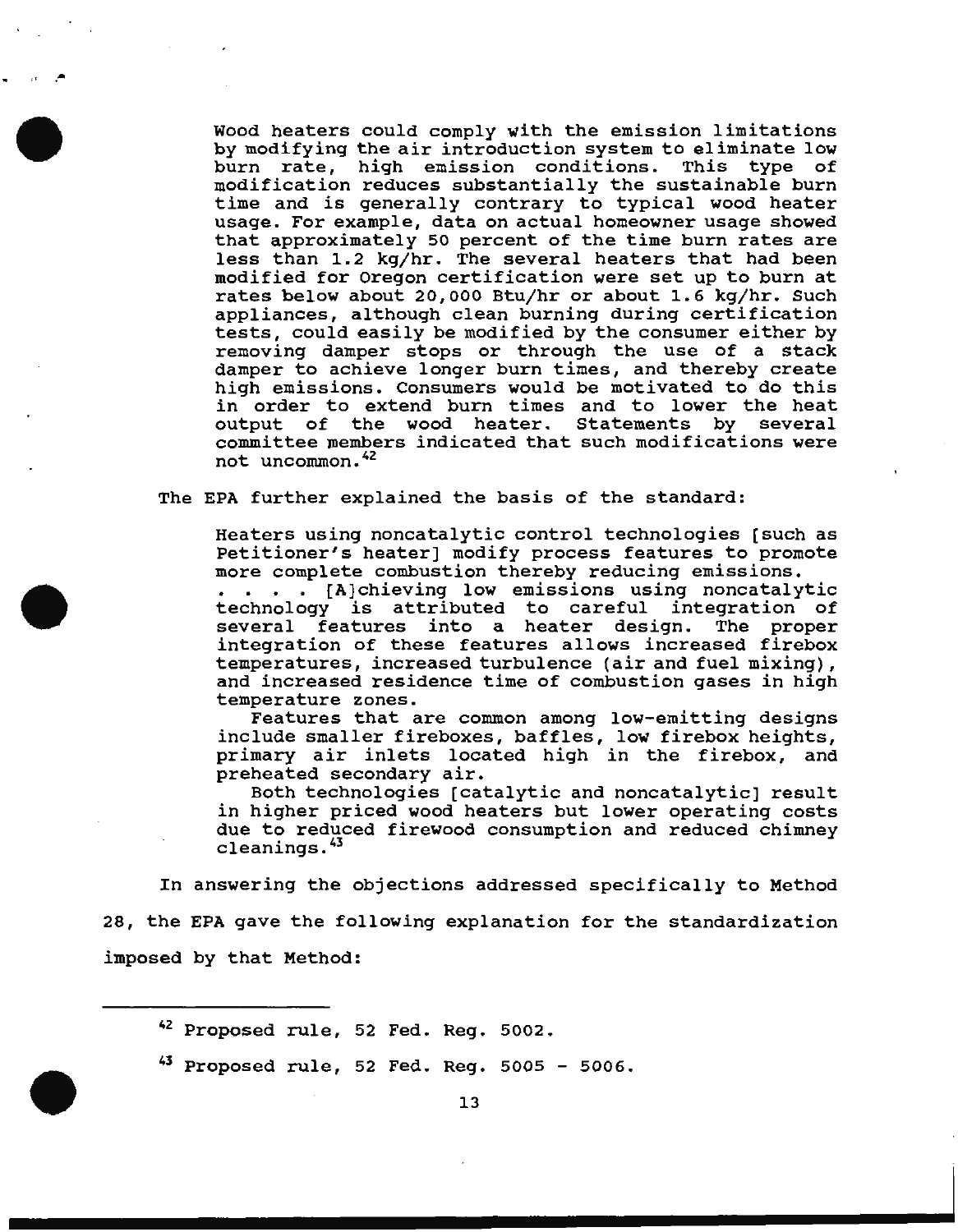Standardized test methods are necessary to achieve objective comparison among heaters and comparison of emission performance of individual heaters to a specified emission performance of individual neuters to a specified<br>regulatory limit. There is almost an infinite number of variables that affect natural draft wood heaters. A standardized test method creates the reproducible test conditions that are necessary for comparing performance of one wood heater to another.<sup>44</sup>

The EPA then went on to explain that there is a significant emissions data base that has been generated using Method 28 (the Oregon data base) showing that Method 28 is a reasonably reliable test method, that a standardized woodstove testing approach is commonly practiced in industry for safety and efficiency measurements and the concept of a standardized testing approach was accepted by the committee members and that available data on wood loading practices indicated that standardized wood loading specified in Method 28 approximates average consumer wood load densities. 45

Finally, the EPA stated:

 $\bullet$  . In the  $\bullet$ 

In response to the comments that Method 28 does not In response to the comments that Method 28 does not<br>reflect "real world" practices, it must be recognized that there is no single set of consumer wood selection, wood loading, and heater operating practices. There may be as many such practices as there are wood heaters in operation. EPA recognizes that neither Method 28 or any standardized method necessarily reflects each individual loading. In actual use every loading is different even for the same user. Available data on consumer practices indicate that the procedures in Method 28 fall well within the range of "real world" practices.<sup>46</sup>

<sup>~</sup>Final rule, 53 Fed. Reg. 5867.

<sup>45</sup> Final rule, 53 Fed. Reg. 5867. For the use of a committee composed of persons affected by the standard in developing the standard, see the proposed rule, 52 Fed. Reg. 4995.

<sup>~</sup>Final rule, 53 Fed. Reg. 5867 - 5868.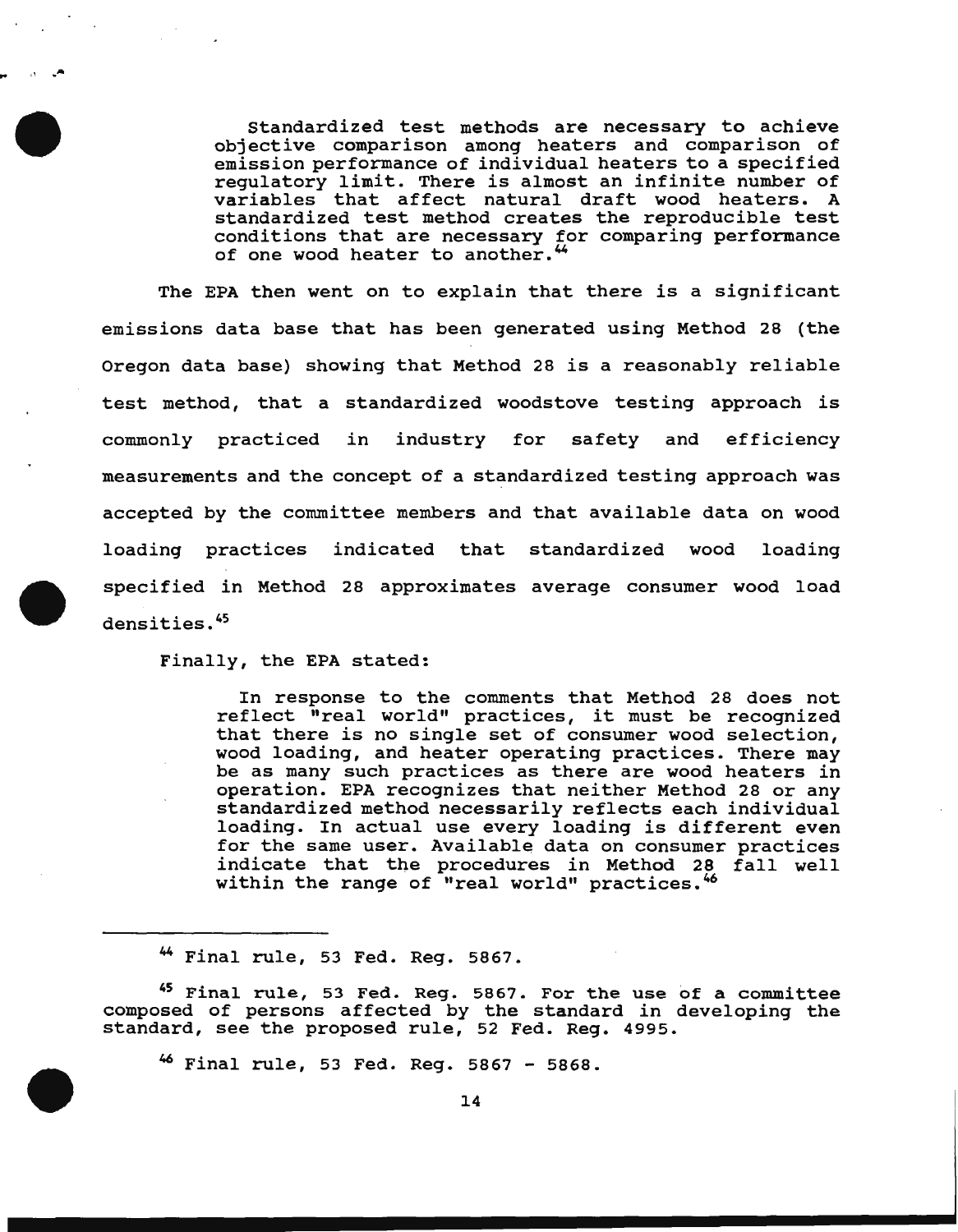According to Petitioner, the consumer would not be motivated to operate its appliance at a burn rate below 1 kg/hr, because the unit would smoke and the glass would become covered with creosote.<sup>47</sup> Also, petitioner argues that the reason for operating a wood heater at the low burn rate in 1988, when the standards were promulgated, was to keep the fire burning over night so as to have a bed of live coals in the morning to start a new fire. Such a reason would not be present in Petitioner's appliance because the gas burner operates as a log lighter and eliminates the need for a bed of live coals.<sup>48</sup>

.. ,, ..

It may be that Model WK23G has features not present in other wood heaters.<sup>49</sup> The characteristic, however, which Petitioner contends makes the minimum burn rate requirement unreasonable is that owing to its design, the heater will smoke or the glass will become coated with creosote at the low burn · rate, making it unlikely that the heater will be operated at a rate below 1 kg/hr. The operation of the heater, nevertheless, as the EPA recognized

<sup>48</sup> Oral argument heard on March 28, 1996, as summarized in letter of Senior ALJ to the parties dated April 2, 1996.

<sup>47</sup> As Petitioner wrote Mr. Dwight Poffenberger of the EPA in October 15, 1993 (also dated 10/10/93): "WITH THE OPTION OF BURNING GAS ALONE WHEN NOT MUCH HEAT IS NEEDED THERE IS NO REASON WHY THE USER WOULD INTENTIONALLY SO SLOWLY AS TO GET THE GLASS ALL COVERED WITH CREOSOTE."

<sup>&</sup>lt;sup>49</sup> The EPA, however, has submitted information showing that there are other wood heaters with large glass viewing areas that have passed the Method 28 test. The EPA also states that the combination of a wood and gas heater is not unique in concept but to its information no combination like WK23G has satisfied the Method 28 test or been commercially sold. Supplemental Information and Briefing Materials dated May 1, 1996.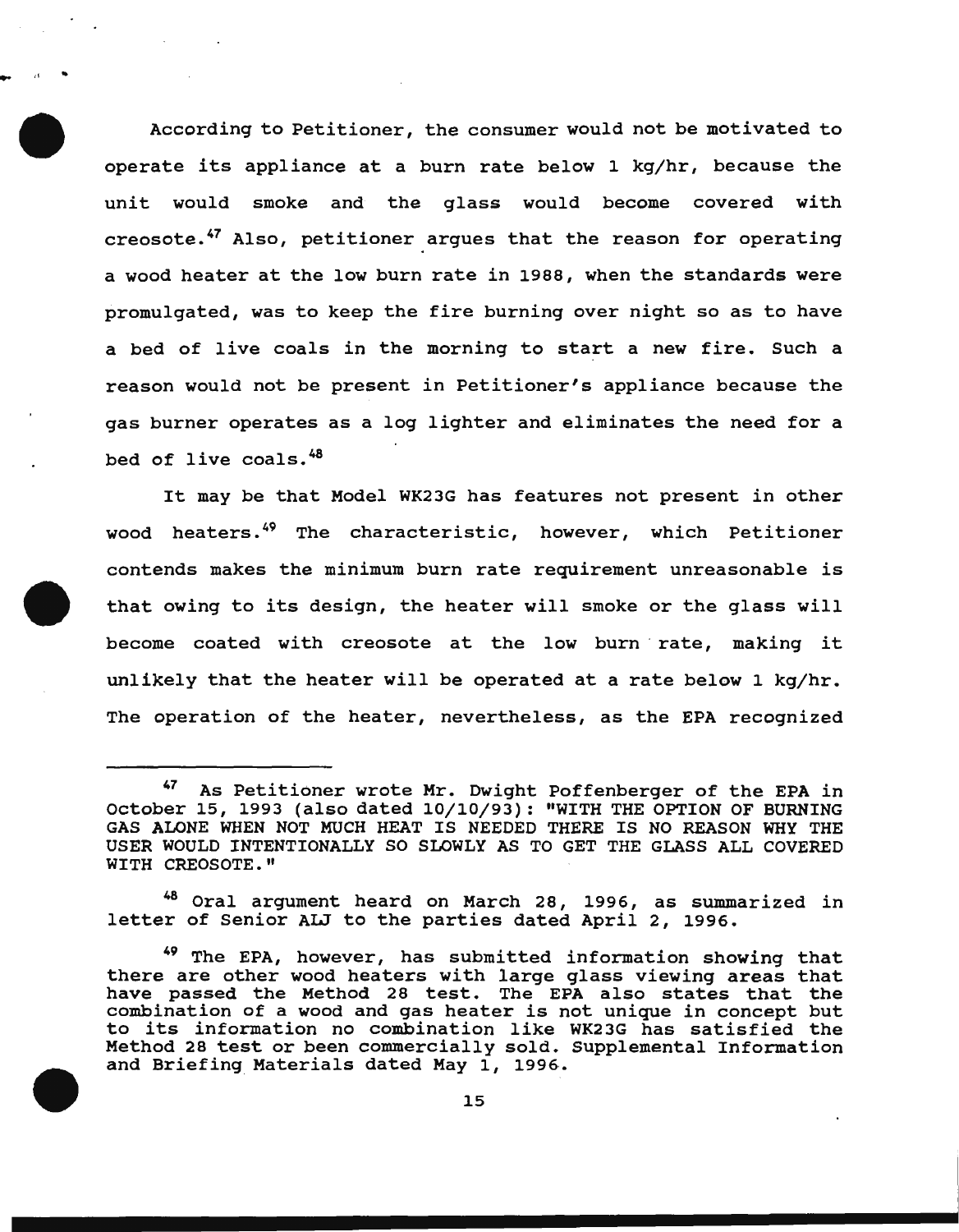depends upon the consumer's preferences, in this case, the consumer's motive to save fuel by a slow burn, a motive which Petitioner does not really dispute. The gas log lighter may eliminate the need to have the heater operate overnight, but some consumers may still prefer to have a slow burn rather than starting a new fire each day. Optimum operation will also depend upon having the proper wood supply, which Petitioner describes as seasoned wood, and suggests that it be hardwood, dead one year minimum and stacked with a ventilated cover over 6 months.<sup>50</sup> It is also recommended that for a slow burn, the consumer use large pieces of wood - up to a single 10" diameter  $log.^{51}$  The consumer, however, may not have this wood available and so use other wood. Improper operation may result in smoke or a creosote buildup, but how much the consumer will tolerate again depends upon the consumer.

Petitioner may have designed a heater that may make it less likely for consumers to operate the heater at a low burn rate that could cause excess emissions, but Petitioner has not demonstrated that the heater's design makes such operation so unlikely as to make irrelevant the EPA's reasons for requiring compliance with the minimum burn rate category.<sup>52</sup>

Another argument Petitioner makes is that it is unreasonable

... " ,.

<sup>50</sup> Woodkiln owner's manual, p. 6.

<sup>51</sup> Woodkiln owner's manual, p. 4.

<sup>52</sup> Petitioner, for example, believes that the smoke is caused by not enough air supply for the fuel load. Supra, n. 35. A consumer might attempt to achieve a minimum burn by adjusting the movable glass door. See Woodkiln owner's manual, p.4, under the heading Glass Door Operations.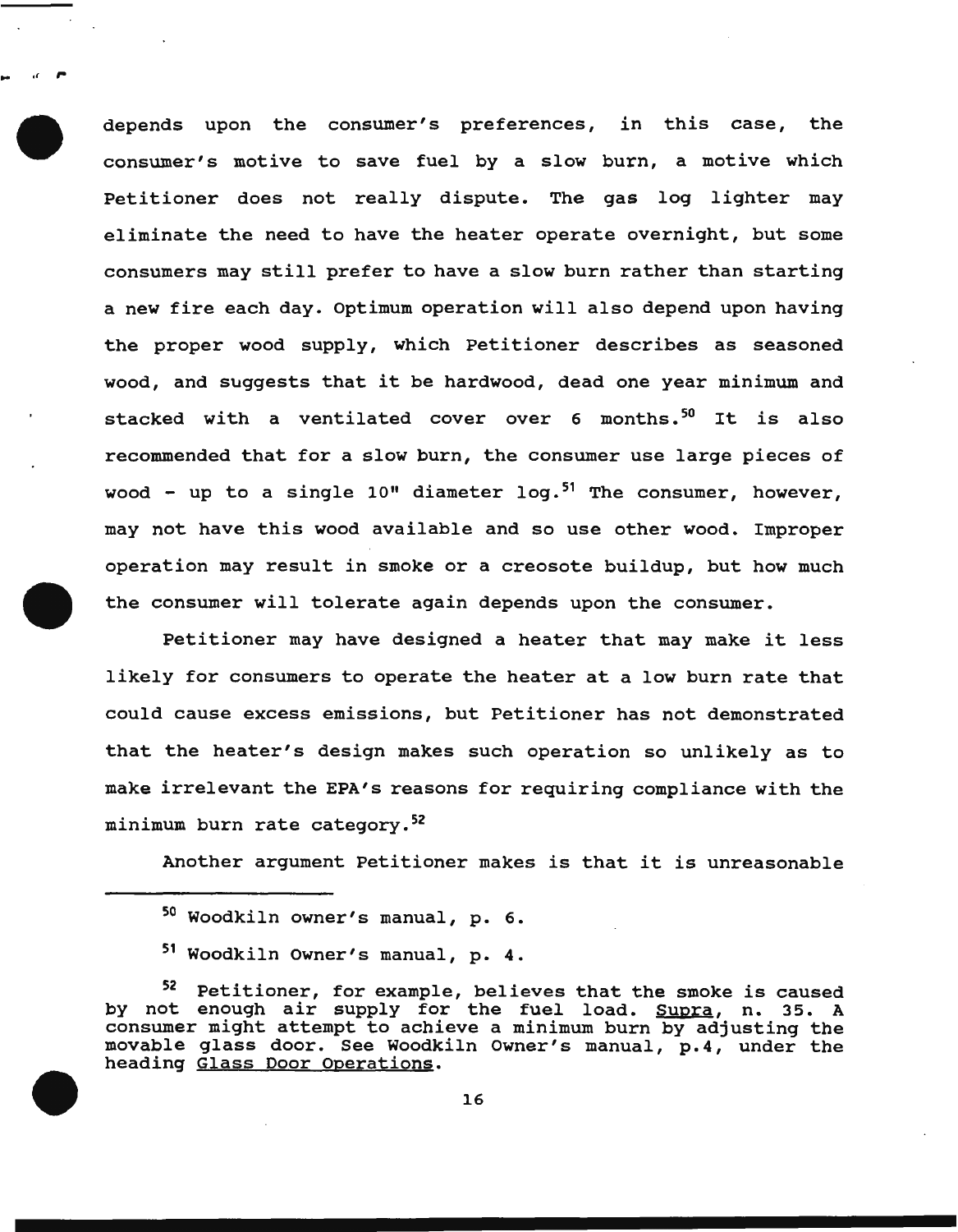to require that the test be conducted with 2x4's and 4x4's loaded as specified by Method 28, because a slow burn is achievable by Petitioner's appliance using one log weighing about 8 pounds compared to the 12.5 pounds that Petitioner says is required under Method  $28.$ <sup>53</sup>

The EPA recognized that neither Method 28 nor any standardized method necessarily reflects each individual loading. In actual use every loading can be different even for the same user.<sup>54</sup> Holding all heaters to a uniform standard, rather than testing each heater according to what are claimed to be its unique operating conditions, fuel types and arrangements, ensures that there is a valid basis for comparing the performance of one heater to another.<sup>55</sup> It further found that the wood loading and heater operating practices specified in Method 28 were reasonably representative of actual consumer practices.<sup>56</sup>

Petitioner argues that its heater is unique in its heating efficiency. It was also argued before the EPA when it was considering the regulation that Method 28 would discourage unique

 $54$  Final rule, 53 Fed. Req. 5867.

<sup>55</sup> Final Rule, 53 Fed. Reg. 5867-5868. Compliance with uniform test requirements would be of use not only to the EPA in evaluating the appropriateness of its regulatory limits, but to manufacturers who are given a definite standard in seeking certification applicable to all heaters, and to consumers who can chose among competing heaters which have all have been subject to the same requirements.

 $56$  Id.

.. ,.

17

<sup>53</sup> Meeker to AIJ Harwood dated April 27, 1996 ("HOW TO GET A SLOW BURN").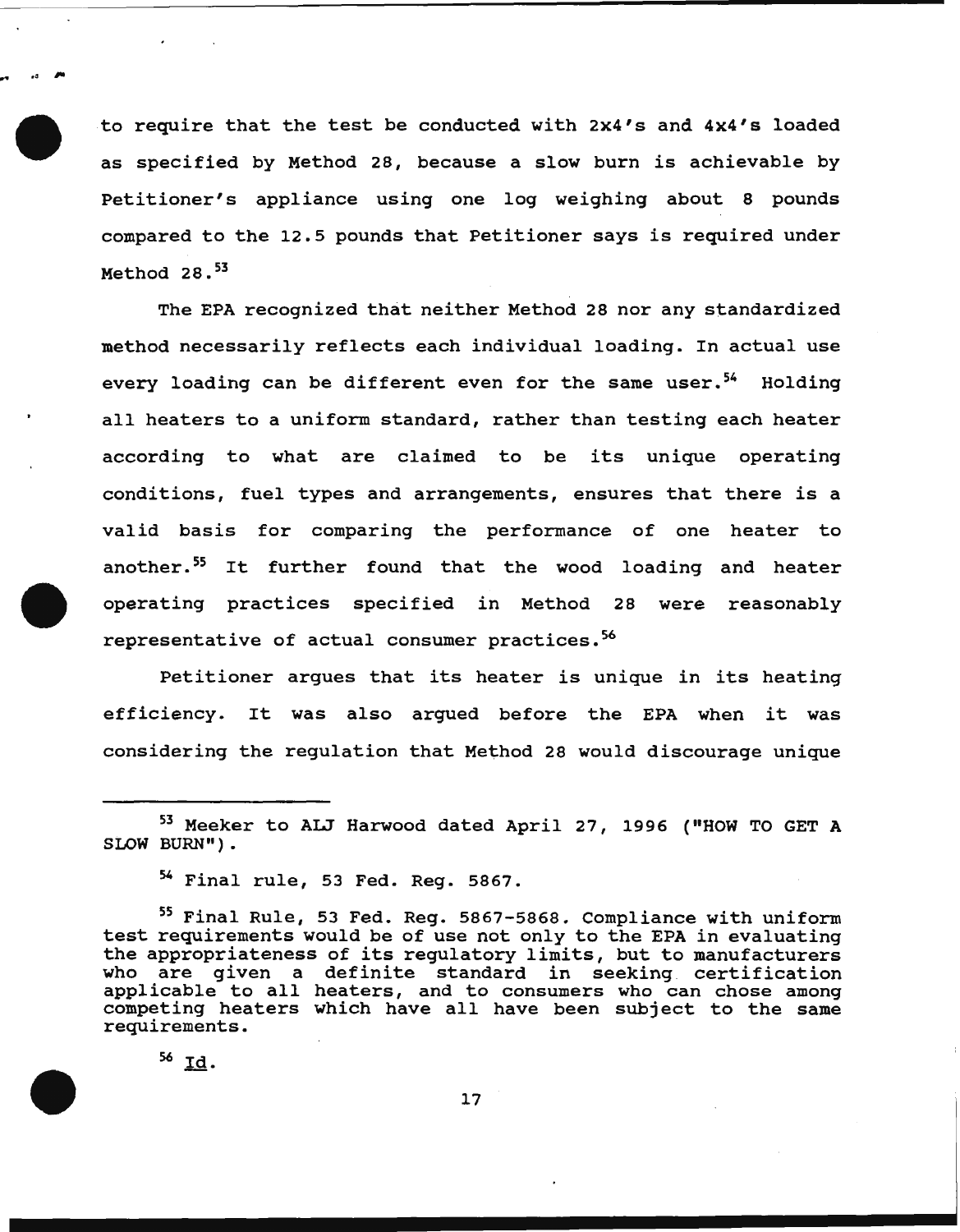and innovative designs. The EPA, however, decided that heater manufacturers should be required to make their heaters conform to a uniform test standard rather than that the EPA would have to tailor its test to conform to each individual heater. The wisdom of that choice is not open for review in this proceeding. I find, however, that the EPA's reasons for a uniform standard are equally applicable to Model WK23G. Nothing in the information presented by Petitioner indicates to the contrary.<sup>57</sup>

.....

In conclusion, I find that none of the matters urged by Petitioner in support of its certification are so different from the matters considered by the EPA when it promulgated the rule that they can be said to be new grounds not considered by the EPA when it promulgated the rule so as to make the Method 28 test requirements inapplicable to Model WK23G.

This hearing came about because of the denial by the EPA's Director, stationary source Compliance Division, Office of Air Quality Planning and Standards to certify Petitioner's Model WK23G.

<sup>&</sup>lt;sup>57</sup> The EPA pointed out that its standards do provide for the use of alternative test procedures for truly unique wood heater designs where fuel loading is atypical. See 40 C.F.R. §60.8(b). As an example of such design it gave pellet burners. Final rule, 53 Fed. Reg. 5868; see also 40 C.F.R. Pt. 60, App. A, Method 28, §2.13 at 901. Petitioner has not claimed that the design of its heater is at 501. Fecttioner has not claimed that the design of its heater is<br>unique in the same way that a pellet burner is to be distinguished from a stove burning wood logs. Its claim to uniqueness is only that its heater will not perform properly under the Method 28 loading and fuel requirements.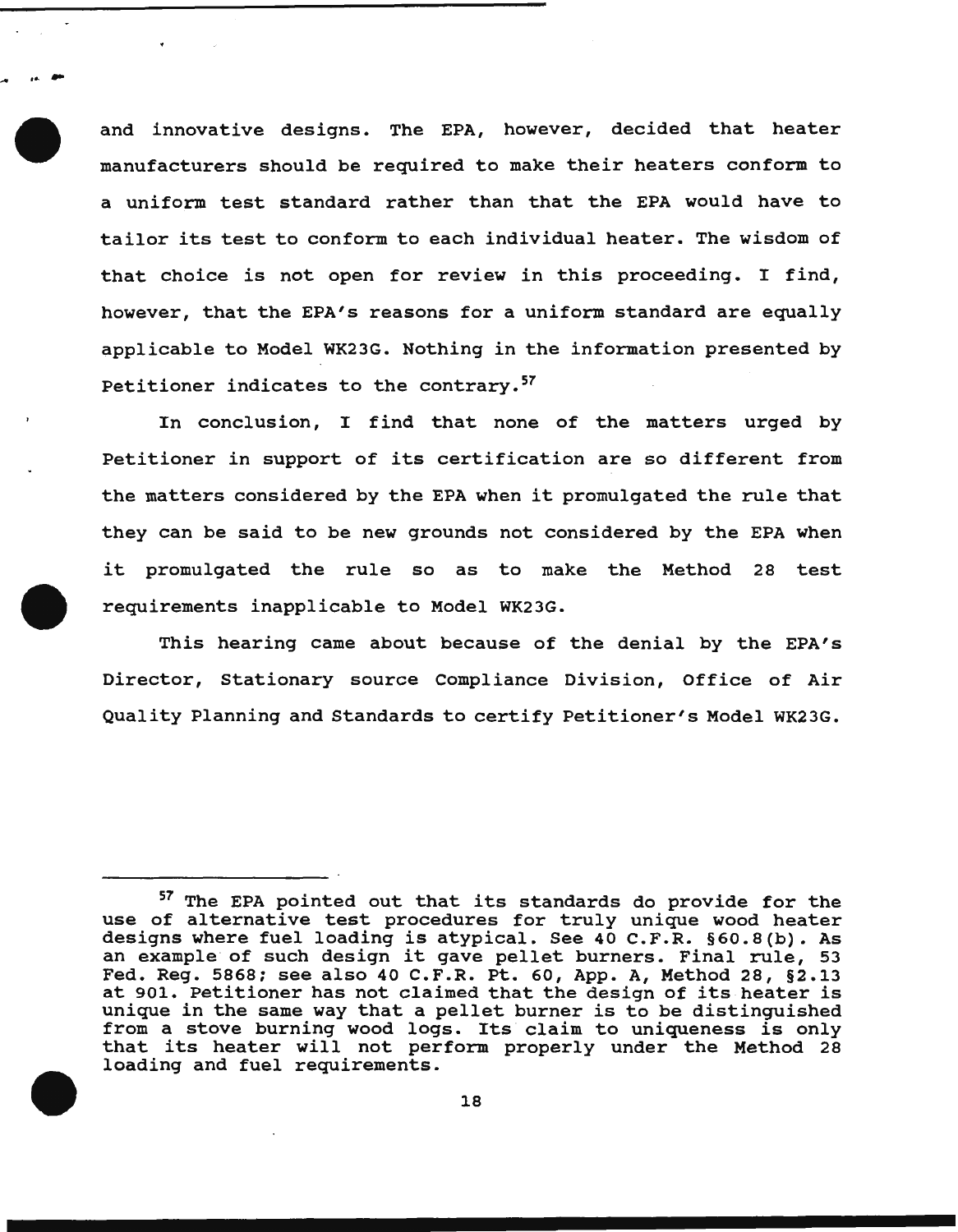on review of the file, and for the reasons stated, I agree .and find that Petitioner's application for certification is properly denied.<sup>58</sup>

Gerald Harwood

Senior Administrative Law Judge

Dated:  $\frac{\text{June }10, 1996}{\text{June }}$  1996

<sup>&</sup>lt;sup>58</sup> Under the rules of practice this initial decision denying the certification of Petitioner's Model WK23G becomes the decision of the Environmental Appeals Board (to whom the Administrator has delegated authority to issue the final decision in a case such as delegated authority to issue the final decision in a case such as<br>this) unless an appeal is taken to the Environmental Appeals Board within 20 days of the date the initial decision is filed. 40 C.F.R. §60.539(h).